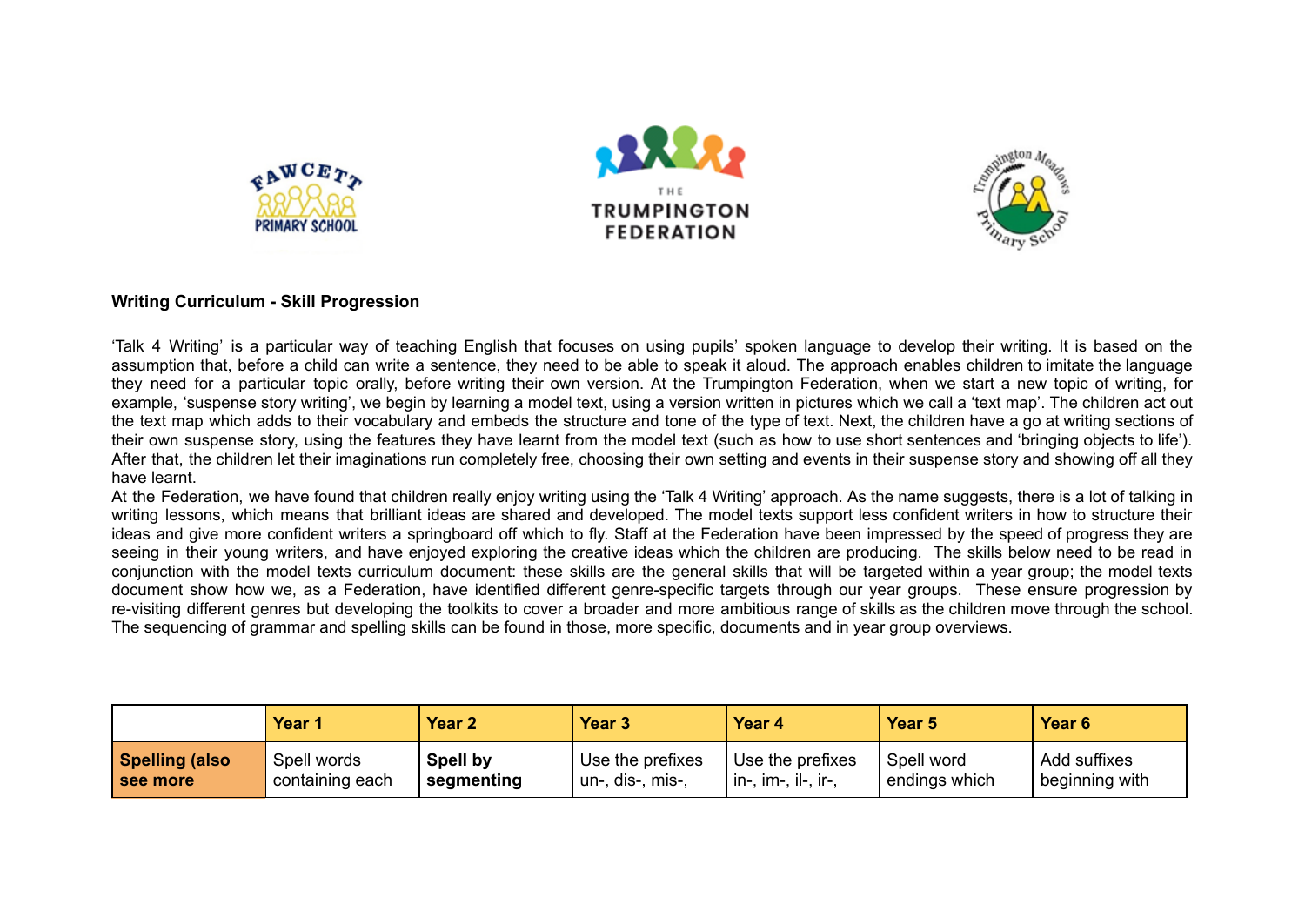| detailed spelling<br>curriculum for | of the $40+$<br>phonemes          | spoken words<br>into phonemes      | re-, pre-.            | sub-, inter-,<br>super-, anti-, | sound like 'shus'<br>spelt-cious or | vowel letters to<br>words ending in |
|-------------------------------------|-----------------------------------|------------------------------------|-----------------------|---------------------------------|-------------------------------------|-------------------------------------|
| each year                           | already taught.                   | and                                | Add suffixes          | auto-.                          | -tious e.g. vicious,                | -fer e.g. referring,                |
| group)                              |                                   | representing                       | beginning with        |                                 | delicious,                          | preferred,                          |
|                                     | Spell common                      | these by                           | vowel letters to      | Understand and                  | ambitious.                          | referee,                            |
|                                     | exception words.                  | graphemes,                         | words of more         | add the suffixes                | cautious.                           | preference.                         |
|                                     |                                   | spelling many                      | than one syllable     | -ation, -ous.                   |                                     |                                     |
|                                     | Spell the days of                 | correctly.                         | e.g. forgetting,      |                                 | Spell word                          | Use prefixes                        |
|                                     | the week.                         |                                    | preferred,            | Add endings                     | endings which                       | involving the use                   |
|                                     |                                   | Spell by learning                  | gardening,            | which sound like                | sound like 'shil'                   | of a hyphen e.g.                    |
|                                     | Name the letters                  | new ways of                        | limited.              | 'shun' spelt -tion,             | spelt -cial or -tial                | co-ordinate,                        |
|                                     | of the alphabet in                | spelling                           |                       | -sion, -ssion,                  | e.g. official,                      | re-enter.                           |
|                                     | order.                            | phonemes for                       | Use the suffix -ly.   | -cian e.g.                      | partial.                            |                                     |
|                                     |                                   | which one or                       |                       | invention,                      |                                     | Distinguish                         |
|                                     | Name the letters                  | more spellings                     | Spell words with      | tension,                        | Spell words                         | between                             |
|                                     | of the alphabet                   | are already                        | endings sounding      | discussion,                     | ending in -ant,                     | homophones and                      |
|                                     | using letter                      | known, and                         | like 'zh' and 'ch'    | magician.                       | -ance/-ancy, -ent,                  | other words                         |
|                                     | names to                          | learn some                         | e.g. treasure,        |                                 | -ence/-ency e.g.                    | which are often                     |
|                                     | distinguish                       | words with each                    | measure, picture,     | Spell words                     | tolerant/tolerance,                 | confused with                       |
|                                     | between                           | spelling,                          | nature.               | ending with the 'g'             | transparent/trans                   | reference to                        |
|                                     | alternative                       | including a few                    |                       | sound spelt 'gue'               | parency.                            | <b>English Appendix</b>             |
|                                     | spellings of the                  | common                             | Spell words with      | and the 'k' sound               |                                     | 1.                                  |
|                                     | same sound                        | homophones.                        | endings which         | spelt-que e.g.                  | Spell words                         |                                     |
|                                     |                                   |                                    | sound like 'zhun'     | rogue, tongue,                  | ending in -able                     | <b>Use dictionaries</b>             |
|                                     | Add prefixes and                  | Spell by learning                  | e.g. division,        | antique, unique.                | and -ible, and                      | to check the                        |
|                                     | suffixes using the                | to spell common                    | decision.             |                                 | also -ably and                      | spelling and                        |
|                                     | spelling rule for                 | exception words.                   |                       | Spell                           | -ibly e.g.                          | meaning of                          |
|                                     | adding -s or -es                  |                                    | Spell                 | homophones<br>such as           | adorable,                           | words.                              |
|                                     | as the plural<br>marker for nouns | Spell by learning<br>to spell more | homophones<br>such as | accept/except,                  | possible,<br>adorably,              | Use knowledge of                    |
|                                     | and the third                     | words with                         | brake/break,          | affect/effect,                  |                                     | morphology and                      |
|                                     | person singular                   | contracted forms.                  | fair/fare,            | ball/bawl,                      | possibly.                           | etymology in                        |
|                                     | marker for verbs.                 |                                    | grate/great,          | berry/bury,                     | Spell words                         | spelling and                        |
|                                     |                                   | Spell by learning                  | groan/grown,          | knot/not,                       | containing the                      | understand that                     |
|                                     |                                   |                                    |                       |                                 |                                     |                                     |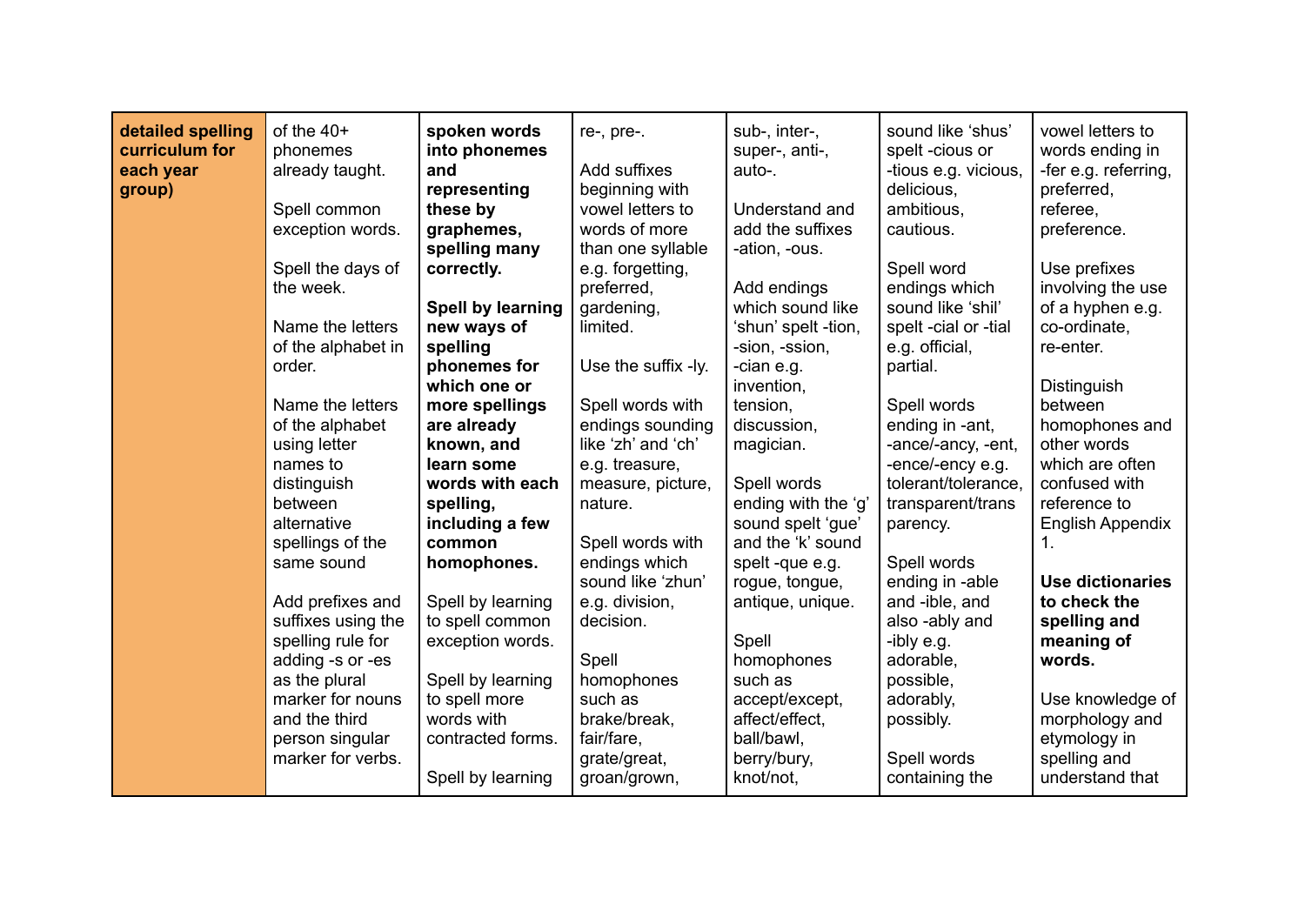| Add prefixes and<br>suffixes using the<br>prefix un-.<br>Add prefixes and<br>suffixes using<br>-ing, -ed, -er and<br>-est where no<br>change is needed<br>in the spelling of<br>root words e.g.<br>helping, helped,<br>helper, eating,<br>quicker, quickest.<br>Apply simple<br>spelling rules and<br>guidance, as<br>listed in English<br>Appendix 1.<br>Write from<br>memory simple<br>sentences<br>dictated by the<br>teacher that<br>include words<br>using the GPCs<br>and common<br>exception words<br>taught so far. | the possessive<br>apostrophe<br>(singular).<br>Spell by<br>distinguishing<br>between<br>homophones and<br>near-homophone<br>S <sub>1</sub><br>Add suffixes to<br>spell longer<br>words, including<br>-ment, -ness, -ful,<br>-less, -ly.<br>Apply spelling<br>rules and<br>guidance, as<br>listed in English<br>Appendix 1.<br>Write from<br>memory simple<br>sentences<br>dictated by the<br>teacher that<br>include words<br>using the GPCs,<br>common<br>exception words<br>and punctuation<br>taught so far. | here/hear,<br>heel/heal/he'll,<br>mail/male,<br>main/mane,<br>meet/meat,<br>peace/piece,<br>plain/plane.<br>Spell words that<br>are often misspelt<br>with reference to<br><b>English Appendix</b><br>1.<br>Spell words<br>containing the 'i'<br>sound spelt 'y'<br>elsewhere than at<br>the end of words<br>e.g. myth, gym.<br>Spell words<br>containing the 'u'<br>sound spelt 'ou'<br>e.g. young, touch,<br>double.<br>Spell words with<br>the 'k' sound spelt<br>'ch' e.g. scheme,<br>school, echo.<br>Spell words with<br>the 'sh' sound | medal/meddle,<br>missed/mist,<br>rain/rein/reign,<br>scene/seen,<br>weather/whether,<br>whose/who's.<br>Spell more<br>complex words<br>that are often<br>misspelt with<br>reference to<br><b>English Appendix</b><br>1.<br>Spell words with<br>the 's' sound spelt<br>'sc' e.g. science,<br>scene.<br>Place the<br>possessive<br>apostrophe<br>accurately in<br>words with<br>regular plurals<br>e.g. girls', boys'<br>and in words with<br>irregular plurals<br>e.g. children's.<br>Use the first three<br>or four letters of a<br>word to check its | letter-string 'ough'<br>e.g. bought,<br>rough, through,<br>bough.<br>Spell some words<br>with 'silent' letters<br>e.g. knight,<br>psalm, solemn.<br>Use knowledge of<br>morphology and<br>etymology in<br>spelling and<br>understand that<br>the spelling of<br>some words<br>needs to be learnt<br>specifically, as<br>with the word list<br>in English<br>Appendix 1.<br>Use the first three<br>or four letters of a<br>word to check<br>spelling,<br>meaning, or both<br>of these in a<br>dictionary.<br>Use a thesaurus. | the spelling of<br>some words<br>needs to be learnt<br>specifically, as<br>with the word list<br>in English<br>Appendix 1.<br>Use a thesaurus<br>with confidence. |
|-----------------------------------------------------------------------------------------------------------------------------------------------------------------------------------------------------------------------------------------------------------------------------------------------------------------------------------------------------------------------------------------------------------------------------------------------------------------------------------------------------------------------------|-----------------------------------------------------------------------------------------------------------------------------------------------------------------------------------------------------------------------------------------------------------------------------------------------------------------------------------------------------------------------------------------------------------------------------------------------------------------------------------------------------------------|-----------------------------------------------------------------------------------------------------------------------------------------------------------------------------------------------------------------------------------------------------------------------------------------------------------------------------------------------------------------------------------------------------------------------------------------------------------------------------------------------------------------------------------------------|-------------------------------------------------------------------------------------------------------------------------------------------------------------------------------------------------------------------------------------------------------------------------------------------------------------------------------------------------------------------------------------------------------------------------------------------------------------------------------------------------------------------------------------------------------|------------------------------------------------------------------------------------------------------------------------------------------------------------------------------------------------------------------------------------------------------------------------------------------------------------------------------------------------------------------------------------------------------------------------------------------------------------------------------------------------------------------------------|-------------------------------------------------------------------------------------------------------------------------------------------------------------------|
|-----------------------------------------------------------------------------------------------------------------------------------------------------------------------------------------------------------------------------------------------------------------------------------------------------------------------------------------------------------------------------------------------------------------------------------------------------------------------------------------------------------------------------|-----------------------------------------------------------------------------------------------------------------------------------------------------------------------------------------------------------------------------------------------------------------------------------------------------------------------------------------------------------------------------------------------------------------------------------------------------------------------------------------------------------------|-----------------------------------------------------------------------------------------------------------------------------------------------------------------------------------------------------------------------------------------------------------------------------------------------------------------------------------------------------------------------------------------------------------------------------------------------------------------------------------------------------------------------------------------------|-------------------------------------------------------------------------------------------------------------------------------------------------------------------------------------------------------------------------------------------------------------------------------------------------------------------------------------------------------------------------------------------------------------------------------------------------------------------------------------------------------------------------------------------------------|------------------------------------------------------------------------------------------------------------------------------------------------------------------------------------------------------------------------------------------------------------------------------------------------------------------------------------------------------------------------------------------------------------------------------------------------------------------------------------------------------------------------------|-------------------------------------------------------------------------------------------------------------------------------------------------------------------|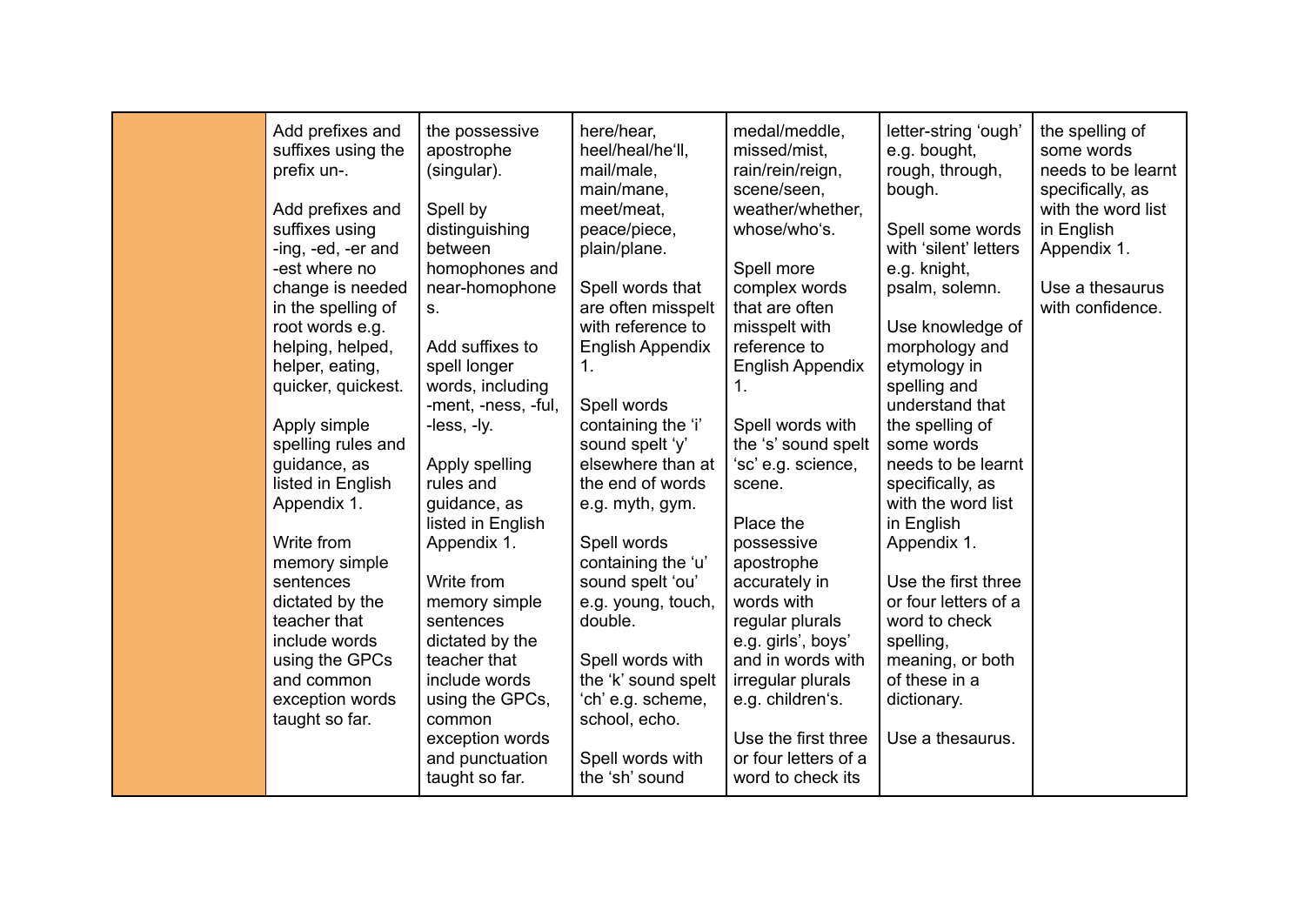|                    |                                                                                                                         |                                                                                                                         | spelt 'ch' e.g.<br>chef, machine.<br>Spell words with<br>the 'ay' sound<br>spelt 'ei', 'eigh' or<br>'ey' e.g. eight,<br>they.<br>Use the first two<br>or three letters of<br>a word to check<br>its spelling in a<br>dictionary.<br><b>Write from</b><br>memory simple<br>sentences,<br>dictated by the<br>teacher, that<br>include words<br>and punctuation<br>taught so far. | spelling in a<br>dictionary.<br>Write sentences<br>from memory,<br>dictated by the<br>teacher, that<br>include words<br>and punctuation<br>taught so far. |                                                                                                                                                        |                                                                                                                                                           |
|--------------------|-------------------------------------------------------------------------------------------------------------------------|-------------------------------------------------------------------------------------------------------------------------|--------------------------------------------------------------------------------------------------------------------------------------------------------------------------------------------------------------------------------------------------------------------------------------------------------------------------------------------------------------------------------|-----------------------------------------------------------------------------------------------------------------------------------------------------------|--------------------------------------------------------------------------------------------------------------------------------------------------------|-----------------------------------------------------------------------------------------------------------------------------------------------------------|
| <b>Handwriting</b> | Sit correctly at a<br>table, holding a<br>pencil<br>comfortably and<br>correctly<br>Begin to form<br>lower-case letters | Form lower-case<br>letters of the<br>correct size<br>relative to one<br>another.<br>Start using some<br>of the diagonal | Increasingly use<br>the diagonal and<br>horizontal strokes<br>that are needed<br>to join letters, and<br>begin to<br>understand which<br>letters, when                                                                                                                                                                                                                         | Use the diagonal<br>and horizontal<br>strokes that are<br>needed to join<br>letters, and<br>understand which<br>letters, when<br>adjacent to one          | Write increasingly<br>legibly, fluently,<br>and with<br>increasing speed,<br>through improving<br>choices of which<br>shape of a letter<br>to use when | Write legibly,<br>fluently and with<br>increasing speed<br>by choosing<br>which shape of a<br>letter to use when<br>given choices and<br>deciding whether |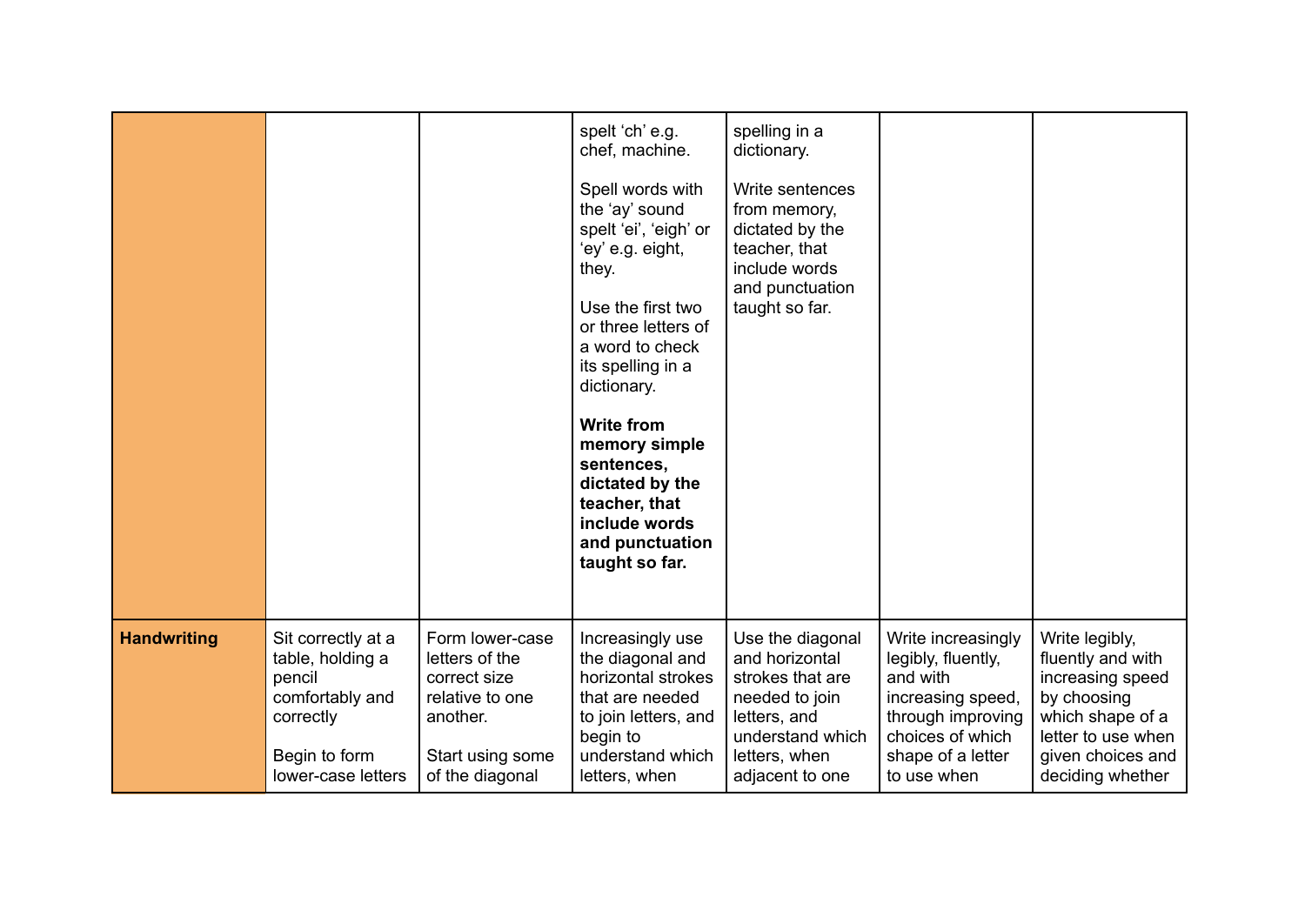| in the correct<br>direction, starting<br>and finishing in<br>the right place.<br>Form capital<br><b>letters</b><br>Form digits 0-9<br>Understand which<br>letters belong to<br>which handwriting<br>'families' (i.e.<br>letters that are<br>formed in similar<br>ways) and<br>practise these. | and horizontal<br>strokes needed to<br>join letters and<br>understand which<br>letters, when<br>adjacent to one<br>another, are best<br>left unjoined.<br>Write capital<br>letters and digits<br>of the correct<br>size, orientation<br>and relationship<br>to one another<br>and to lower<br>case letters.<br>Use spacing<br>between words<br>that reflects the<br>size of the letters. | adjacent to one<br>another, are best<br>left unjoined.<br>Increase the<br>legibility,<br>consistency and<br>quality of his/her<br>handwriting e.g.<br>by beginning to<br>ensure that the<br>downstrokes of<br>letters are parallel<br>and equidistant;<br>that lines of<br>writing are<br>spaced<br>sufficiently so that<br>the ascenders<br>and descenders<br>of letters do not<br>touch. | another, are best<br>left unjoined.<br>Increase the<br>legibility,<br>consistency and<br>quality of his/her<br>handwriting e.g.<br>by ensuring that<br>the downstrokes<br>of letters are<br>parallel and<br>equidistant; that<br>lines of writing<br>are spaced<br>sufficiently so that<br>the ascenders<br>and descenders<br>of letters do not<br>touch. | given choices,<br>and deciding<br>whether or not to<br>join specific<br>letters.<br>Write increasingly<br>legibly, fluently,<br>and with<br>increasing speed,<br>by choosing the<br>writing implement<br>that is best suited<br>for a task. | or not to join<br>specific letters.<br>Write legibly,<br>fluently and with<br>increasing speed<br>by choosing the<br>writing implement<br>that is best suited<br>for a task. |
|-----------------------------------------------------------------------------------------------------------------------------------------------------------------------------------------------------------------------------------------------------------------------------------------------|------------------------------------------------------------------------------------------------------------------------------------------------------------------------------------------------------------------------------------------------------------------------------------------------------------------------------------------------------------------------------------------|--------------------------------------------------------------------------------------------------------------------------------------------------------------------------------------------------------------------------------------------------------------------------------------------------------------------------------------------------------------------------------------------|-----------------------------------------------------------------------------------------------------------------------------------------------------------------------------------------------------------------------------------------------------------------------------------------------------------------------------------------------------------|---------------------------------------------------------------------------------------------------------------------------------------------------------------------------------------------------------------------------------------------|------------------------------------------------------------------------------------------------------------------------------------------------------------------------------|
|-----------------------------------------------------------------------------------------------------------------------------------------------------------------------------------------------------------------------------------------------------------------------------------------------|------------------------------------------------------------------------------------------------------------------------------------------------------------------------------------------------------------------------------------------------------------------------------------------------------------------------------------------------------------------------------------------|--------------------------------------------------------------------------------------------------------------------------------------------------------------------------------------------------------------------------------------------------------------------------------------------------------------------------------------------------------------------------------------------|-----------------------------------------------------------------------------------------------------------------------------------------------------------------------------------------------------------------------------------------------------------------------------------------------------------------------------------------------------------|---------------------------------------------------------------------------------------------------------------------------------------------------------------------------------------------------------------------------------------------|------------------------------------------------------------------------------------------------------------------------------------------------------------------------------|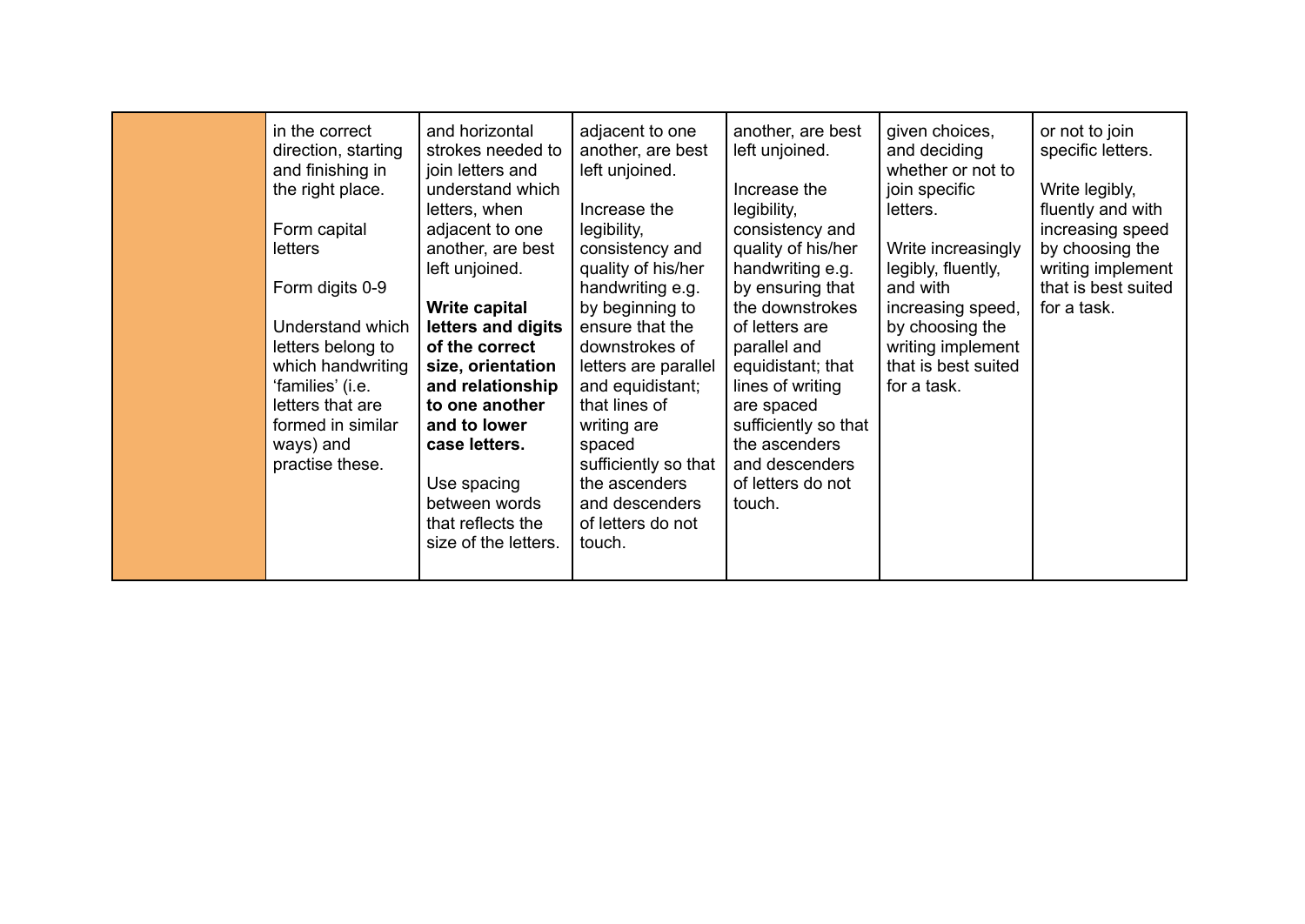| <b>Composition</b> | Write sentences<br>by saying out<br>loud what they<br>are going to write<br>about.<br>Write sentences<br>by composing a<br>sentence orally<br>before writing it.<br>Sequence<br>sentences to form<br>short narratives<br>Write sentences<br>by re-reading<br>what he/she has<br>written to check<br>that it makes<br>sense<br>Discuss what has<br>been written with<br>the teacher or<br>other pupils.<br>Read aloud<br>his/her writing<br>clearly enough to<br>be heard by<br>his/her peers and<br>the teacher. | Write narratives<br>about personal<br>experiences and<br>those of others<br>(real and<br>fictional).<br>Write about real<br>events to develop<br>positive attitudes<br>and stamina for<br>writing.<br>Write poetry to<br>develop positive<br>attitudes and<br>stamina for<br>writing.<br><b>Write for</b><br>different<br>purposes to<br>develop positive<br>attitudes and<br>stamina for<br>writing.<br>Consider what<br>he/she is going to<br>write before<br>beginning by<br>planning or<br>saying out loud<br>what he/she is | Plan his/her<br>writing by<br>discussing writing<br>similar to that<br>which he/she is<br>planning to write<br>in order to<br>understand and<br>learn from its<br>structure and<br>vocabulary.<br>Plan his/her<br>writing by<br>discussing and<br>recording ideas<br>within a given<br>structure.<br>Draft and write by<br>composing and<br>rehearse<br>sentences orally,<br>building a varied<br>and rich<br>vocabulary and<br>using sentences<br>structures from<br><b>English Appendix</b><br>2.<br>Draft and write by<br>organising writing<br>into paragraphs | Plan his/her<br>writing by<br>discussing writing<br>similar to that<br>which he/she is<br>planning to write,<br>in order to<br>understand and<br>learn from its<br>structure,<br>vocabulary and<br>grammar.<br>Plan his/her<br>writing by<br>discussing and<br>recording ideas.<br>Draft and write by<br>composing and<br>rehearsing<br>sentences orally<br>(including<br>dialogue),<br>building a varied<br>and rich<br>vocabulary and<br>using sentence<br>structures with<br>reference to<br>English Appendix<br>2.<br><b>Draft and write</b> | Plan his/her<br>writing by<br>identifying the<br>audience for,<br>and purpose of<br>the writing,<br>using other<br>similar writing<br>as models for<br>his/her own.<br>Plan his/her<br>writing by noting<br>and developing<br>initial ideas,<br>drawing on<br>reading where<br>necessary.<br>Plan his/her<br>writing of<br>narratives by<br>considering how<br>authors have<br>developed<br>characters and<br>settings in what<br>the class have<br>read, listened to<br>or seen<br>performed.<br>Draft and write by<br>selecting | Plan his/her<br>writing by<br>identifying the<br>audience and<br>purpose of the<br>writing,<br>selecting the<br>appropriate form<br>and using other<br>similar writing<br>as models for<br>his/her own.<br>Plan his/her<br>writing by noting<br>and developing<br>initial ideas,<br>drawing on<br>reading and<br>research where<br>necessary.<br>Plan his/her<br>writing of<br>narratives<br>through reasoned<br>consideration of<br>how authors have<br>developed<br>characters and<br>settings in what<br>the class have<br>read, listened to<br>or seen |
|--------------------|------------------------------------------------------------------------------------------------------------------------------------------------------------------------------------------------------------------------------------------------------------------------------------------------------------------------------------------------------------------------------------------------------------------------------------------------------------------------------------------------------------------|----------------------------------------------------------------------------------------------------------------------------------------------------------------------------------------------------------------------------------------------------------------------------------------------------------------------------------------------------------------------------------------------------------------------------------------------------------------------------------------------------------------------------------|--------------------------------------------------------------------------------------------------------------------------------------------------------------------------------------------------------------------------------------------------------------------------------------------------------------------------------------------------------------------------------------------------------------------------------------------------------------------------------------------------------------------------------------------------------------------|--------------------------------------------------------------------------------------------------------------------------------------------------------------------------------------------------------------------------------------------------------------------------------------------------------------------------------------------------------------------------------------------------------------------------------------------------------------------------------------------------------------------------------------------------|-----------------------------------------------------------------------------------------------------------------------------------------------------------------------------------------------------------------------------------------------------------------------------------------------------------------------------------------------------------------------------------------------------------------------------------------------------------------------------------------------------------------------------------|------------------------------------------------------------------------------------------------------------------------------------------------------------------------------------------------------------------------------------------------------------------------------------------------------------------------------------------------------------------------------------------------------------------------------------------------------------------------------------------------------------------------------------------------------------|
|                    |                                                                                                                                                                                                                                                                                                                                                                                                                                                                                                                  |                                                                                                                                                                                                                                                                                                                                                                                                                                                                                                                                  |                                                                                                                                                                                                                                                                                                                                                                                                                                                                                                                                                                    |                                                                                                                                                                                                                                                                                                                                                                                                                                                                                                                                                  |                                                                                                                                                                                                                                                                                                                                                                                                                                                                                                                                   |                                                                                                                                                                                                                                                                                                                                                                                                                                                                                                                                                            |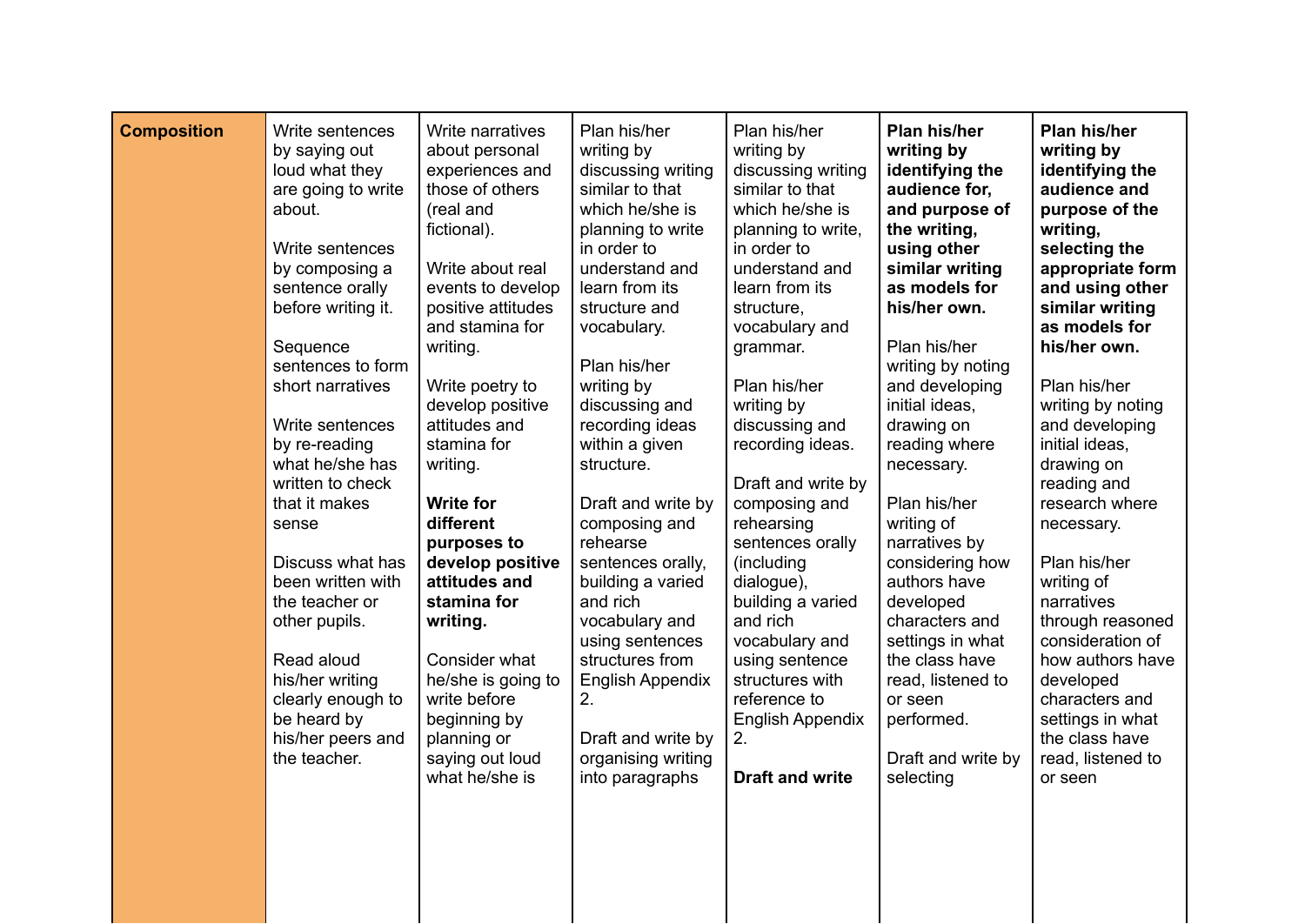| going to write<br>about.<br>Consider what | as a way of<br>grouping related<br>material. | by organising<br>paragraphs<br>around a theme. | appropriate<br>grammar and<br>vocabulary,<br>including that | performed.<br>Draft and write by<br>selecting |
|-------------------------------------------|----------------------------------------------|------------------------------------------------|-------------------------------------------------------------|-----------------------------------------------|
| he/she is going to                        | <b>Draft and write</b>                       | <b>Draft and write</b>                         | within English                                              | appropriate                                   |
| write before                              | in narratives,                               | in narratives,                                 | Appendix 2.                                                 | grammar and                                   |
| beginning by                              | creating                                     | creating                                       |                                                             | vocabulary,                                   |
| writing down                              | settings,                                    | settings,                                      | <b>Draft and write</b>                                      | including that                                |
| ideas and/or key                          | characters and                               | characters and                                 | narratives.                                                 | within English                                |
| words, including                          | plots.                                       | plot with                                      | describing                                                  | Appendix 2,                                   |
| new vocabulary.                           | Draft and write                              | consideration                                  | settings,                                                   | understanding                                 |
|                                           | non-narrative                                | for the audience                               | characters and                                              | how such choices                              |
| <b>Consider what</b>                      | material, using                              | and purpose.                                   | atmosphere, and                                             | can change and                                |
| he/she is going                           | headings and                                 |                                                | integrating                                                 | enhance                                       |
| to write before                           | sub-headings to                              | Draft and write                                | dialogue to                                                 | meaning.                                      |
| beginning by                              | organise texts.                              | non-narrative                                  | convey                                                      |                                               |
| encapsulating                             |                                              | material, using                                | character.                                                  | <b>Draft and write</b>                        |
| what he/she                               | Evaluate and edit                            | simple                                         |                                                             | narratives,                                   |
| wants to say,                             | by assessing the<br>effectiveness of         | organisational                                 | Draft and write by                                          | describing                                    |
| sentence by                               | his/her own                                  | devices.                                       | précising longer                                            | settings,                                     |
| sentence.                                 |                                              | Evaluate and edit                              | passages.                                                   | characters and<br>atmosphere and              |
| Make simple                               | writing.                                     | by assessing the                               | Draft and write by                                          | integrating                                   |
| additions.                                | Evaluate and edit                            | effectiveness of                               | using devices to                                            | dialogue to                                   |
| revisions and                             | by proposing                                 | his/her own and                                | build cohesion                                              | convey                                        |
| corrections to                            | changes to                                   | others' writing                                | within a                                                    | character and                                 |
| his/her own                               | grammar and                                  | and suggesting                                 | paragraph e.g.                                              | advance the                                   |
| writing by                                | vocabulary linked                            | improvements.                                  | then, after that,                                           | action.                                       |
| evaluating his/her                        | to the use of a/an,                          |                                                | this, firstly.                                              |                                               |
| writing with the                          | conjunctions,                                | Evaluate and edit                              |                                                             | Draft and write by                            |
| teacher and other                         | adverbs and                                  | by proposing                                   | Draft and write by                                          | accurately                                    |
| pupils.                                   | prepositions.                                | changes to                                     | linking ideas                                               | précising longer                              |
|                                           |                                              | grammar and                                    | across                                                      | passages.                                     |
| Make simple                               | Proof-read for                               | vocabulary to                                  | paragraphs using                                            |                                               |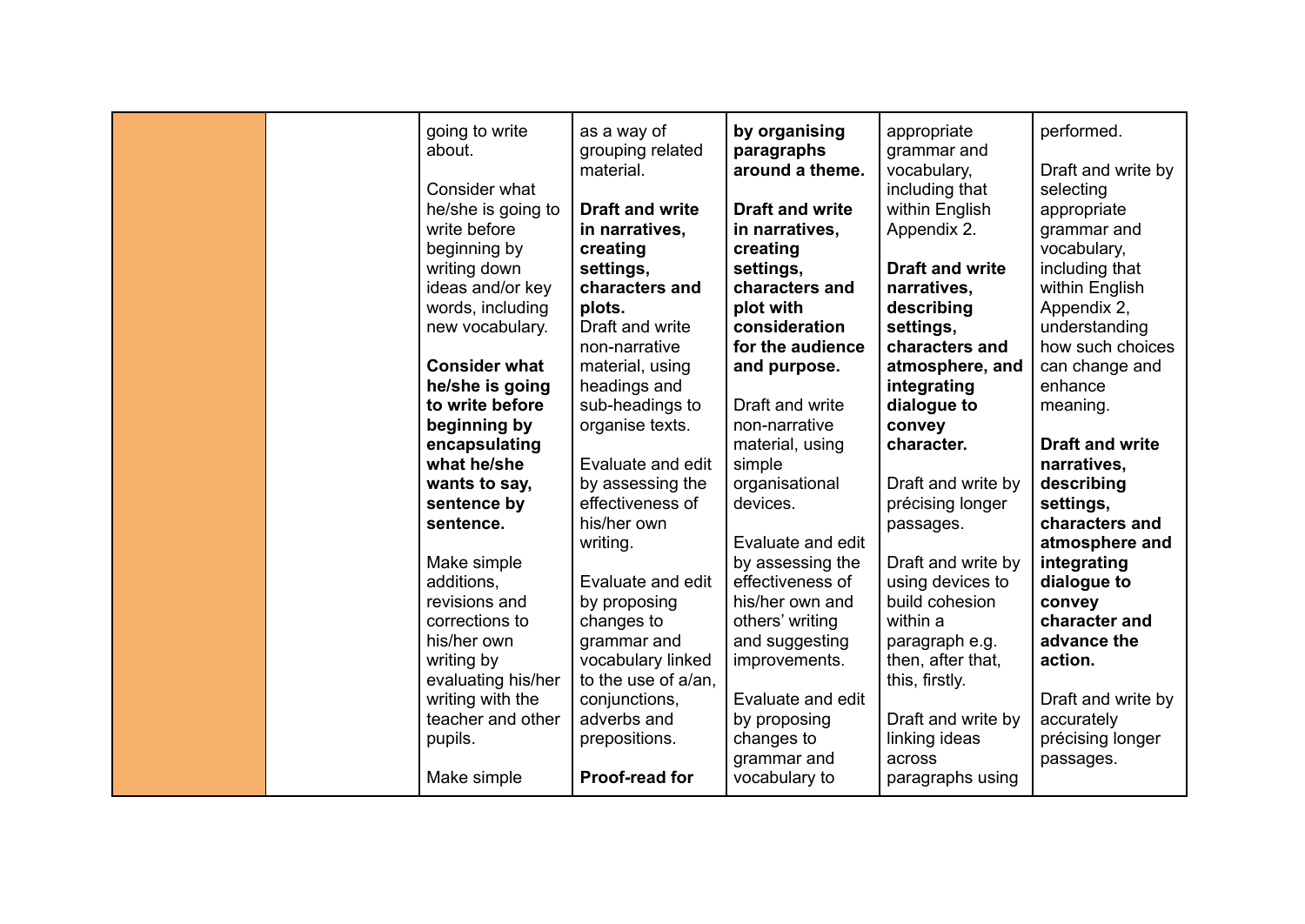| additions,<br>revisions and<br>corrections to<br>his/her own<br>writing by<br>re-reading to<br>check that his/her<br>writing makes<br>sense and that<br>verbs to indicate<br>time are used<br>correctly and<br>consistently,<br>including verbs in<br>the continuous<br>form.<br><b>Make simple</b><br>additions,<br>revisions and<br>corrections to<br>his/her own<br>writing by<br>proof-reading to<br>check for errors<br>in spelling,<br>grammar and<br>punctuation e.g.<br>ends of<br>sentences<br>punctuated<br>correctly.<br>Read aloud what | spelling errors<br>and for<br>punctuation-<br>including full<br>stop,<br>apostrophe,<br>comma,<br>question mark,<br>exclamation and<br>inverted<br>commas for<br>speech.<br>Read his/her own<br>writing aloud, to a<br>group or the<br>whole class,<br>using appropriate<br>intonation and<br>controlling the<br>tone and volume<br>so that the<br>meaning is clear. | improve<br>consistency,<br>including the<br>accurate use of<br>pronouns in<br>sentences,<br>expanded noun<br>phrases and<br>fronted<br>adverbials.<br>Proof-read for<br>spelling and<br>punctuation<br>errors, including<br>the use of the<br>apostrophe for<br>possession,<br>speech<br>punctuation and<br>the use of the<br>comma for<br>fronted<br>adverbials.<br>Confidently read<br>his/her own<br>writing aloud, to a<br>group or the<br>whole class,<br>using appropriate<br>intonation and<br>controlling tone<br>and volume so<br>that the meaning | adverbials of time<br>e.g. later, place<br>e.g. nearby, and<br>number e.g.<br>secondly, or tense<br>choices e.g. he<br>had seen her<br>before.<br><b>Draft and write</b><br>by using further<br>organisational<br>and<br>presentational<br>devices to<br>structure text<br>and to guide the<br>reader e.g.<br>headings, bullet<br>points,<br>underlining.<br>Evaluate and edit<br>by assessing the<br>effectiveness of<br>his/her own and<br>others' writing.<br>Evaluate and edit<br>by proposing<br>changes to<br>vocabulary,<br>grammar and<br>punctuation to | Draft and write by<br>linking ideas<br>across<br>paragraphs using<br>a wider range of<br>cohesive devices:<br>repetition of a<br>word or phrase,<br>grammatical<br>connections and<br>ellipsis.<br><b>Draft and write</b><br>by using<br>organisational<br>and<br>presentational<br>devices to<br>structure text<br>and to guide the<br>reader e.g.<br>headings,<br>sub-headings,<br>columns, bullets<br>or tables.<br>Evaluate and edit<br>by assessing the<br>effectiveness of<br>his/her own and<br>others' writing<br>with reasoning.<br><b>Evaluate and</b> |
|-----------------------------------------------------------------------------------------------------------------------------------------------------------------------------------------------------------------------------------------------------------------------------------------------------------------------------------------------------------------------------------------------------------------------------------------------------------------------------------------------------------------------------------------------------|----------------------------------------------------------------------------------------------------------------------------------------------------------------------------------------------------------------------------------------------------------------------------------------------------------------------------------------------------------------------|-------------------------------------------------------------------------------------------------------------------------------------------------------------------------------------------------------------------------------------------------------------------------------------------------------------------------------------------------------------------------------------------------------------------------------------------------------------------------------------------------------------------------------------------------------------|------------------------------------------------------------------------------------------------------------------------------------------------------------------------------------------------------------------------------------------------------------------------------------------------------------------------------------------------------------------------------------------------------------------------------------------------------------------------------------------------------------------------------------------------------------------|------------------------------------------------------------------------------------------------------------------------------------------------------------------------------------------------------------------------------------------------------------------------------------------------------------------------------------------------------------------------------------------------------------------------------------------------------------------------------------------------------------------------------------------------------------------|
|-----------------------------------------------------------------------------------------------------------------------------------------------------------------------------------------------------------------------------------------------------------------------------------------------------------------------------------------------------------------------------------------------------------------------------------------------------------------------------------------------------------------------------------------------------|----------------------------------------------------------------------------------------------------------------------------------------------------------------------------------------------------------------------------------------------------------------------------------------------------------------------------------------------------------------------|-------------------------------------------------------------------------------------------------------------------------------------------------------------------------------------------------------------------------------------------------------------------------------------------------------------------------------------------------------------------------------------------------------------------------------------------------------------------------------------------------------------------------------------------------------------|------------------------------------------------------------------------------------------------------------------------------------------------------------------------------------------------------------------------------------------------------------------------------------------------------------------------------------------------------------------------------------------------------------------------------------------------------------------------------------------------------------------------------------------------------------------|------------------------------------------------------------------------------------------------------------------------------------------------------------------------------------------------------------------------------------------------------------------------------------------------------------------------------------------------------------------------------------------------------------------------------------------------------------------------------------------------------------------------------------------------------------------|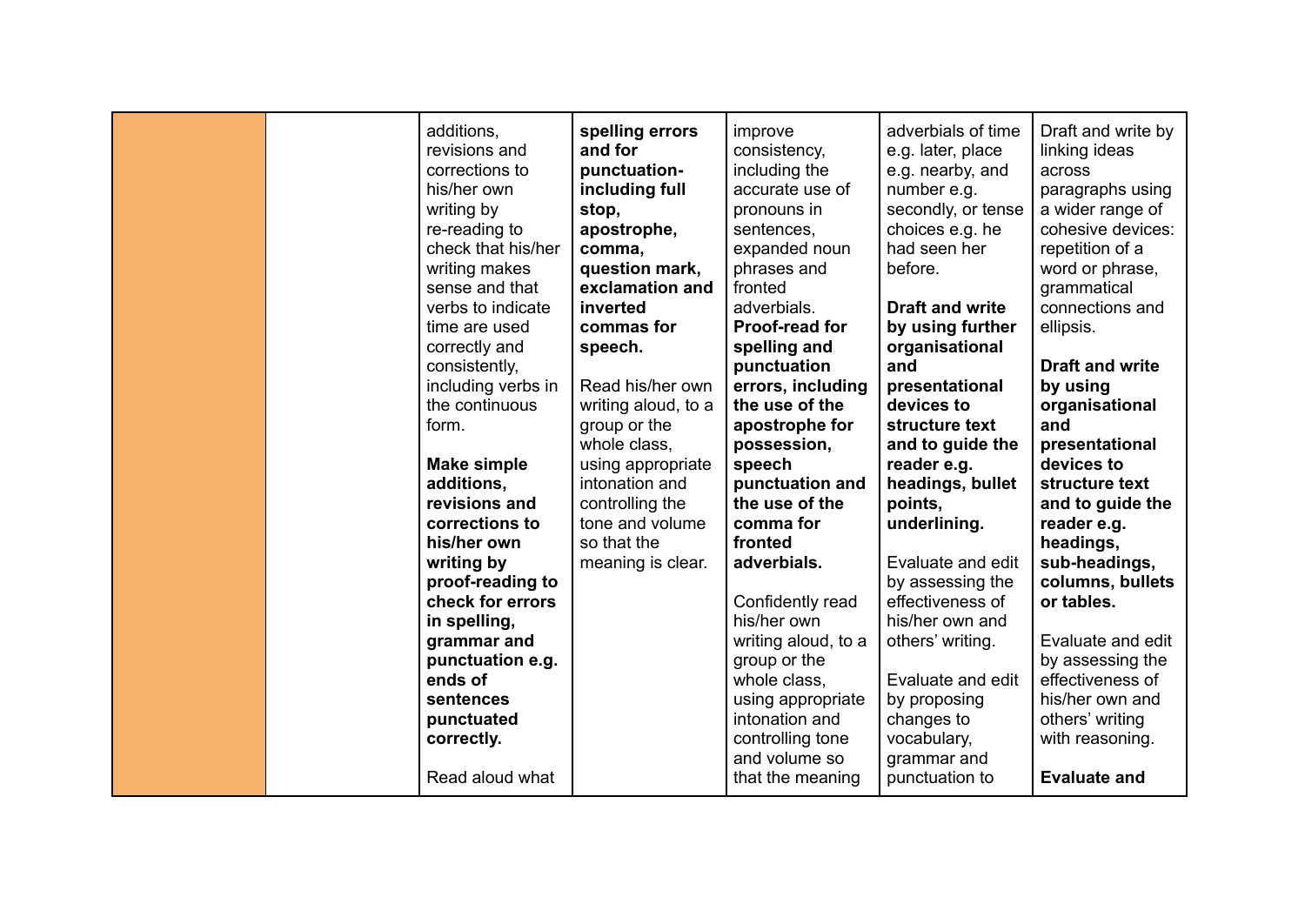| he/she has<br>is clear.<br>enhance effects<br>edit by ensuring<br>the consistent<br>written with<br>and clarify<br>meaning English<br>and correct use<br>appropriate<br>intonation to<br>Appendix 2.<br>of tense<br>make the<br>throughout a<br>piece of writing.<br><b>Evaluate and</b><br>meaning clear.<br>edit by ensuring<br>mostly<br>Evaluate and edit<br>consistent and<br>by ensuring<br>correct use of<br>correct subject<br>and verb<br>tense<br>throughout a<br>agreement when<br>piece of writing.<br>using singular<br>and plural,<br>Evaluate and edit<br>distinguishing<br>between the<br>by ensuring<br>correct subject<br>language of<br>and verb<br>speech and<br>writing and<br>agreement when<br>using singular<br>choosing the<br>and plural,<br>appropriate<br>distinguishing<br>register.<br>between the<br>Proof-read for<br>language of<br>spelling errors<br>speech and<br>linked to<br>writing.<br>spelling<br>Proof-read for<br>statements for<br>Year 6.<br>spelling errors<br>linked to spelling<br>statements for<br>Proof-read for<br>Year 5.<br>punctuation<br>errors, including |  |  |                |        |
|--------------------------------------------------------------------------------------------------------------------------------------------------------------------------------------------------------------------------------------------------------------------------------------------------------------------------------------------------------------------------------------------------------------------------------------------------------------------------------------------------------------------------------------------------------------------------------------------------------------------------------------------------------------------------------------------------------------------------------------------------------------------------------------------------------------------------------------------------------------------------------------------------------------------------------------------------------------------------------------------------------------------------------------------------------------------------------------------------------------------|--|--|----------------|--------|
|                                                                                                                                                                                                                                                                                                                                                                                                                                                                                                                                                                                                                                                                                                                                                                                                                                                                                                                                                                                                                                                                                                                    |  |  | Proof-read for | use of |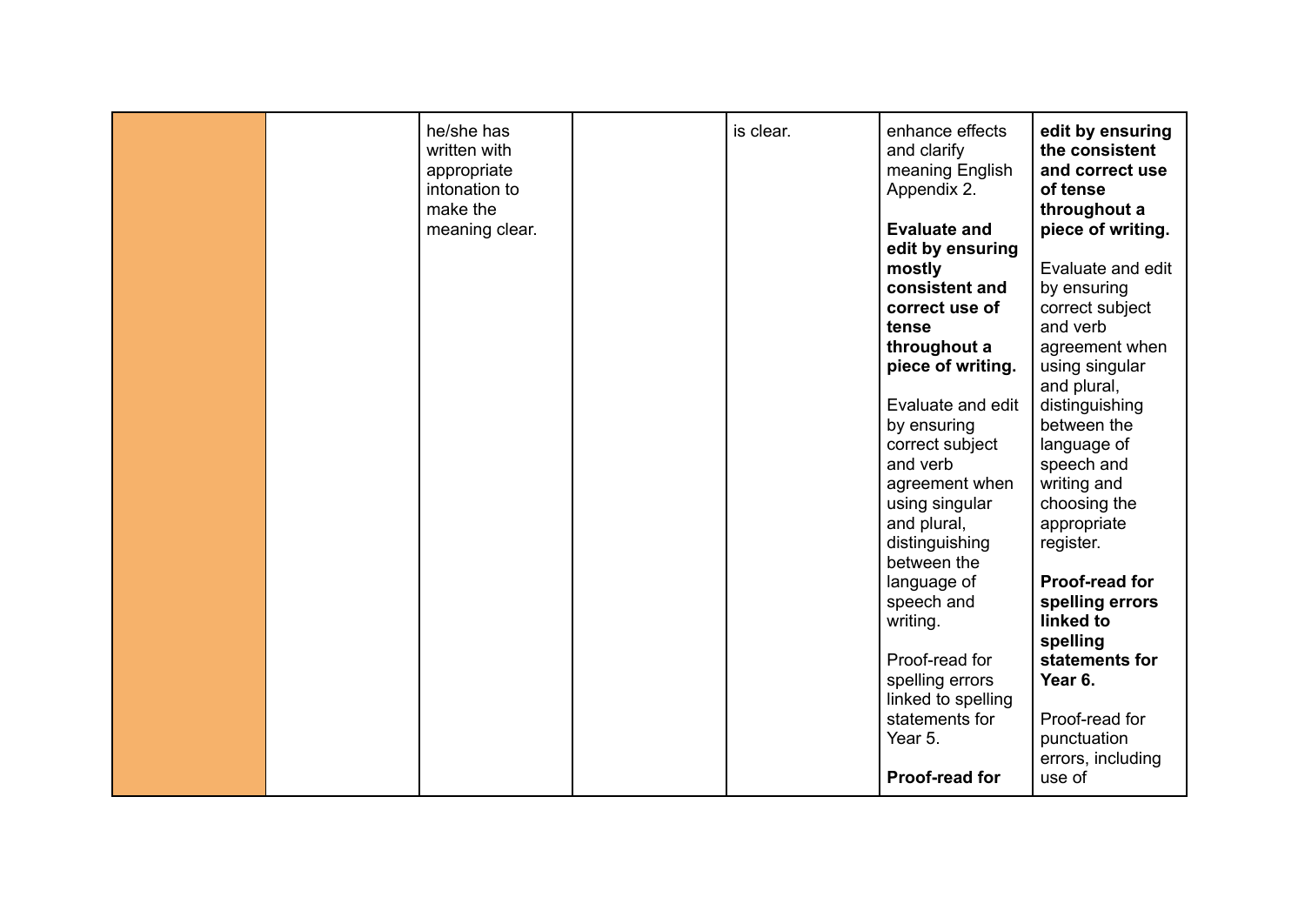|  | punctuation<br>errors, including<br>use of brackets,<br>dashes or<br>commas to<br>indicate<br>parenthesis. Use<br>of commas to<br>clarify meaning<br>or avoid<br>ambiguity.<br>Perform his/her<br>own<br>compositions,<br>using appropriate<br>intonation,<br>volume and<br>movement so that<br>meaning is clear. | semi-colons,<br>colons, dashes,<br>punctuation of<br>bullet points in<br>lists, and use of<br>hyphens.<br>Confidently<br>perform his/her<br>own<br>compositions,<br>using appropriate<br>intonation,<br>volume, and<br>movement so that<br>meaning is clear. |
|--|-------------------------------------------------------------------------------------------------------------------------------------------------------------------------------------------------------------------------------------------------------------------------------------------------------------------|--------------------------------------------------------------------------------------------------------------------------------------------------------------------------------------------------------------------------------------------------------------|
|--|-------------------------------------------------------------------------------------------------------------------------------------------------------------------------------------------------------------------------------------------------------------------------------------------------------------------|--------------------------------------------------------------------------------------------------------------------------------------------------------------------------------------------------------------------------------------------------------------|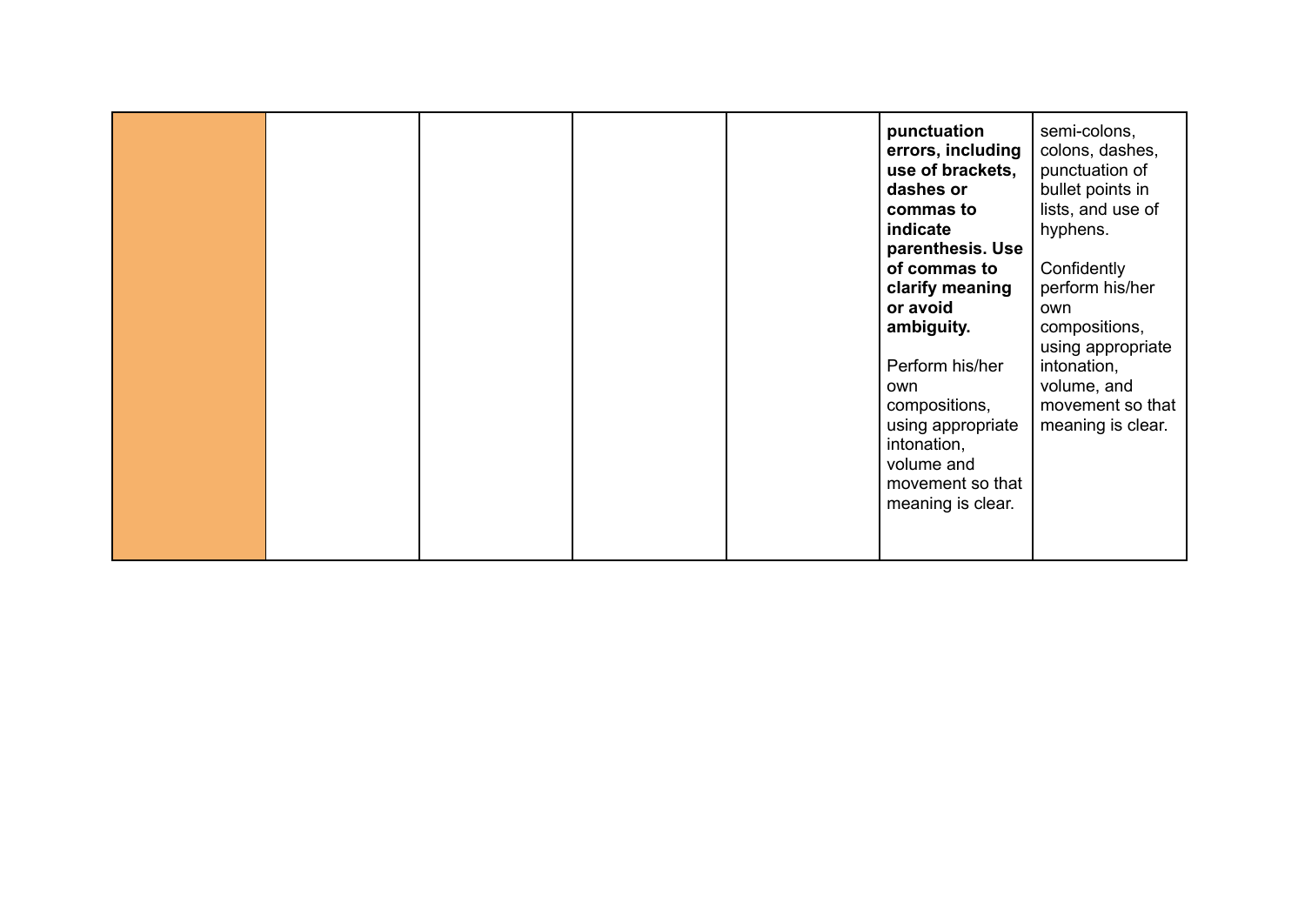|  | <b>Grammar and</b><br><b>Punctuation</b> | Use regular plural<br>noun suffixes -s<br>or -es e.g. dog,<br>dogs; wish,<br>wishes, including<br>understanding the<br>effects of these<br>suffixes on the<br>meaning of the<br>noun.<br>Use suffixes that<br>can be added to<br>verbs where no<br>change is needed<br>in the spelling of<br>root words e.g.<br>helping, helped,<br>helper.<br>Understand how<br>the prefix un-<br>changes the<br>meaning of verbs<br>and adjectives<br>e.g. negation (for<br>example, unkind,<br>or undoing): untie<br>the boat<br>Understand how<br>words can<br>combine to make<br>sentences. | Form nouns using<br>suffixes such as<br>-ness, -er and by<br>compounding e.g.<br>whiteboard,<br>superman.<br>Form adjectives<br>using suffixes<br>such as -ful,<br>-less.<br>Use suffixes -er,<br>-est in<br>adjectives and<br>use -ly to turn<br>adjectives into<br>adverbs e.g.<br>smoothly, softly,<br>bigger, biggest.<br><b>Use</b><br>subordination<br>(using when, if,<br>that, because)<br>and<br>co-ordination<br>(using or, and,<br>but).<br>Use expanded<br>noun phrases for<br>description and<br>specification e.g. | Form nouns using<br>a range of<br>prefixes e.g.<br>super-, anti-,<br>auto-.<br>Use the forms<br>'a' or 'an'<br>according to<br>whether the next<br>word begins<br>with a<br>consonant or a<br>vowel e.g. a<br>rock, an open<br>box.<br>Identify word<br>families based on<br>common root<br>words e.g. solve,<br>solution, solver,<br>dissolve,<br>insoluble.<br><b>Express time,</b><br>place and cause<br>using<br>conjunctions<br>e.g. when,<br>before, after,<br>while, so,<br>because,<br>adverbs e.g. | Understand the<br>grammatical<br>difference<br>between the<br>plural and the<br>possessive -s.<br><b>Use standard</b><br><b>English forms</b><br>for verb<br><b>inflections</b><br>instead of local<br>spoken forms<br>e.g. we were<br>instead of we<br>was, or I did<br>instead of I<br>done.<br>Use noun<br>phrases<br>expanded by the<br>addition of<br>modifying<br>adjectives, nouns<br>and preposition<br>phrases e.g. 'the<br>teacher'<br>expanded to: 'the<br>strict maths<br>teacher with curly<br>hair'.<br><b>Use fronted</b> | <b>Convert nouns</b><br>or adjectives<br>into verbs using<br>suffixes e.g.<br>-ate, -ise, -ify.<br>Understand verb<br>prefixes e.g. dis-,<br>de-, mis-, over-<br>and re-<br>Use relative<br>clauses beginning<br>with who, which,<br>where, when,<br>whose, that, or an<br>omitted relative<br>pronoun.<br>Indicate degrees<br>of possibility<br>using adverbs<br>e.g. perhaps,<br>surely, or modal<br>verbs e.g. might,<br>should, will,<br>must.<br>Use devices to<br>build cohesion<br>within a<br>paragraph e.g.<br>then, after that,<br>this, firstly. | <b>Understand the</b><br>difference<br>between<br>vocabulary<br>typical of<br>informal speech<br>and vocabulary<br>appropriate for<br>formal speech<br>and writing e.g.<br>find out -<br>discover; ask for<br>- request; go in -<br>enter.<br>Understand how<br>words are related<br>by meaning as<br>synonyms and<br>antonyms e.g.<br>big, large, little.<br>Use the passive<br>to affect the<br>presentation of<br>information in a<br>sentence e.g. I<br>broke the<br>window in the<br>greenhouse<br>versus The<br>window in the<br>greenhouse was<br>broken (by me). |
|--|------------------------------------------|----------------------------------------------------------------------------------------------------------------------------------------------------------------------------------------------------------------------------------------------------------------------------------------------------------------------------------------------------------------------------------------------------------------------------------------------------------------------------------------------------------------------------------------------------------------------------------|----------------------------------------------------------------------------------------------------------------------------------------------------------------------------------------------------------------------------------------------------------------------------------------------------------------------------------------------------------------------------------------------------------------------------------------------------------------------------------------------------------------------------------|-------------------------------------------------------------------------------------------------------------------------------------------------------------------------------------------------------------------------------------------------------------------------------------------------------------------------------------------------------------------------------------------------------------------------------------------------------------------------------------------------------------|------------------------------------------------------------------------------------------------------------------------------------------------------------------------------------------------------------------------------------------------------------------------------------------------------------------------------------------------------------------------------------------------------------------------------------------------------------------------------------------------------------------------------------------|-------------------------------------------------------------------------------------------------------------------------------------------------------------------------------------------------------------------------------------------------------------------------------------------------------------------------------------------------------------------------------------------------------------------------------------------------------------------------------------------------------------------------------------------------------------|--------------------------------------------------------------------------------------------------------------------------------------------------------------------------------------------------------------------------------------------------------------------------------------------------------------------------------------------------------------------------------------------------------------------------------------------------------------------------------------------------------------------------------------------------------------------------|
|--|------------------------------------------|----------------------------------------------------------------------------------------------------------------------------------------------------------------------------------------------------------------------------------------------------------------------------------------------------------------------------------------------------------------------------------------------------------------------------------------------------------------------------------------------------------------------------------------------------------------------------------|----------------------------------------------------------------------------------------------------------------------------------------------------------------------------------------------------------------------------------------------------------------------------------------------------------------------------------------------------------------------------------------------------------------------------------------------------------------------------------------------------------------------------------|-------------------------------------------------------------------------------------------------------------------------------------------------------------------------------------------------------------------------------------------------------------------------------------------------------------------------------------------------------------------------------------------------------------------------------------------------------------------------------------------------------------|------------------------------------------------------------------------------------------------------------------------------------------------------------------------------------------------------------------------------------------------------------------------------------------------------------------------------------------------------------------------------------------------------------------------------------------------------------------------------------------------------------------------------------------|-------------------------------------------------------------------------------------------------------------------------------------------------------------------------------------------------------------------------------------------------------------------------------------------------------------------------------------------------------------------------------------------------------------------------------------------------------------------------------------------------------------------------------------------------------------|--------------------------------------------------------------------------------------------------------------------------------------------------------------------------------------------------------------------------------------------------------------------------------------------------------------------------------------------------------------------------------------------------------------------------------------------------------------------------------------------------------------------------------------------------------------------------|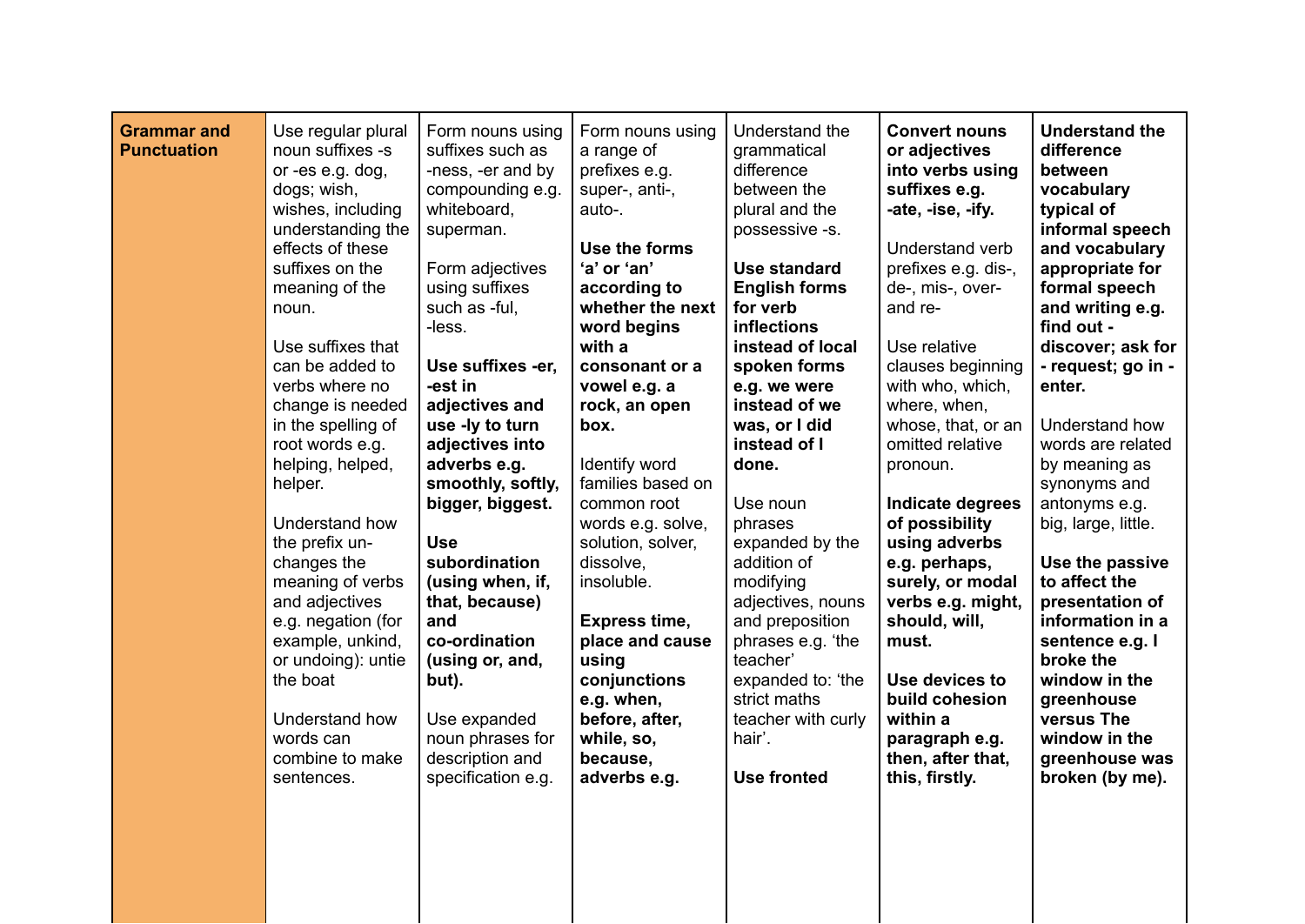| Use joining words<br>and join clauses<br>using and.<br>Sequence<br>sentences to form<br>short narratives.<br>Separate words<br>with spaces.<br>Use capital<br>letters, full<br>stops, question<br>marks and<br>exclamation<br>marks to<br>demarcate<br>sentences in<br>some of his/her<br>writing.<br>Use a capital<br>letter for names<br>of people, places,<br>the days of the<br>week, and the<br>personal pronoun | the blue butterfly,<br>plain flour, the<br>man in the moon.<br>Understand how<br>the grammatical<br>patterns in a<br>sentence indicate<br>its function as a<br>statement,<br>question,<br>exclamation or<br>command.<br><b>Make the correct</b><br>choice and<br>make consistent<br>use of present<br>tense and past<br>tense<br>throughout<br>writing.<br>Use the<br>progressive form<br>of verbs in the<br>present and past<br>tense to mark<br>actions in<br>progress e.g. she<br>is drumming, he<br>was shouting. | then, next, soon,<br>therefore, or<br>prepositions e.g.<br>before, after,<br>during, in,<br>because of.<br>Begin to use<br>paragraphs as a<br>way to group<br>related material.<br><b>Use headings</b><br>and<br>sub-headings to<br>aid presentation.<br>Use the present<br>perfect form of<br>verbs instead of<br>the simple past<br>e.g. He has gone<br>out to play<br>contrasted with<br>He went out to<br>play.<br><b>Begin to use</b><br>inverted<br>commas to<br>punctuate direct<br>speech. | adverbials e.g.<br>Later that day, I<br>heard the bad<br>news.<br>Use paragraphs<br>to organise ideas<br>around a theme.<br><b>Make the</b><br>appropriate<br>choice of<br>pronoun or<br>noun, within and<br>across<br>sentences, to<br>aid cohesion<br>and avoid<br>repetition.<br><b>Use inverted</b><br>commas and<br>other<br>punctuation to<br>indicate direct<br>speech e.g. a<br>comma after the<br>reporting<br>clause, end<br>punctuation<br>within inverted<br>commas: The | Link ideas across<br>paragraphs using<br>adverbials of time<br>e.g. later, place<br>e.g. nearby, and<br>number e.g.<br>secondly, or tense<br>choices e.g. he<br>had seen her<br>before.<br>Use brackets,<br>dashes or<br>commas to<br>indicate<br>parenthesis.<br>Use commas to<br>clarify meaning<br>or avoid<br>ambiguity. | Understand the<br>difference<br>between<br>structures typical<br>of informal<br>speech and<br>structures<br>appropriate for<br>formal speech<br>and writing e.g.<br>the use of<br>question tags:<br>He's your friend,<br>isn't he?, or the<br>use of subjunctive<br>forms such as 'If I<br>were' or 'Were<br>they to come' in<br>some very formal<br>writing and<br>speech.<br>Link ideas across<br>paragraphs using<br>a wider range of<br>cohesive devices:<br>repetition of a<br>word or phrase,<br>grammatical<br>connections e.g.<br>the use of<br>adverbials such |
|-----------------------------------------------------------------------------------------------------------------------------------------------------------------------------------------------------------------------------------------------------------------------------------------------------------------------------------------------------------------------------------------------------------------------|-----------------------------------------------------------------------------------------------------------------------------------------------------------------------------------------------------------------------------------------------------------------------------------------------------------------------------------------------------------------------------------------------------------------------------------------------------------------------------------------------------------------------|----------------------------------------------------------------------------------------------------------------------------------------------------------------------------------------------------------------------------------------------------------------------------------------------------------------------------------------------------------------------------------------------------------------------------------------------------------------------------------------------------|--------------------------------------------------------------------------------------------------------------------------------------------------------------------------------------------------------------------------------------------------------------------------------------------------------------------------------------------------------------------------------------------------------------------------------------------------------------------------------------|------------------------------------------------------------------------------------------------------------------------------------------------------------------------------------------------------------------------------------------------------------------------------------------------------------------------------|-------------------------------------------------------------------------------------------------------------------------------------------------------------------------------------------------------------------------------------------------------------------------------------------------------------------------------------------------------------------------------------------------------------------------------------------------------------------------------------------------------------------------------------------------------------------------|
|                                                                                                                                                                                                                                                                                                                                                                                                                       | Use capital                                                                                                                                                                                                                                                                                                                                                                                                                                                                                                           |                                                                                                                                                                                                                                                                                                                                                                                                                                                                                                    | conductor<br>shouted, 'Sit                                                                                                                                                                                                                                                                                                                                                                                                                                                           |                                                                                                                                                                                                                                                                                                                              | as on the other<br>hand, in contrast,                                                                                                                                                                                                                                                                                                                                                                                                                                                                                                                                   |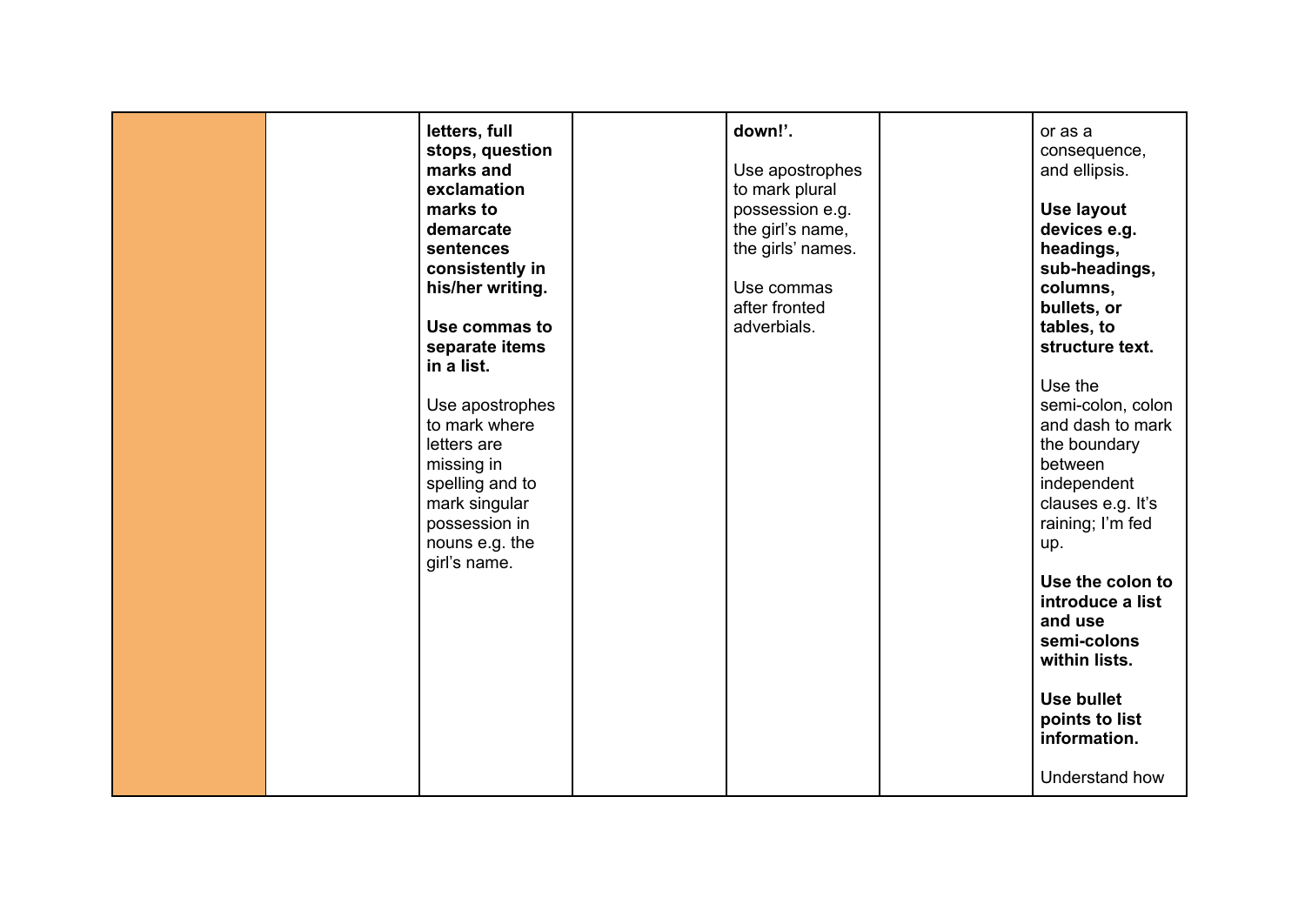|  |  |  |  |  |  | hyphens can be<br>used to avoid<br>ambiguity e.g.<br>man eating shark<br>versus<br>man-eating shark,<br>or recover versus<br>re-cover. |
|--|--|--|--|--|--|----------------------------------------------------------------------------------------------------------------------------------------|
|--|--|--|--|--|--|----------------------------------------------------------------------------------------------------------------------------------------|